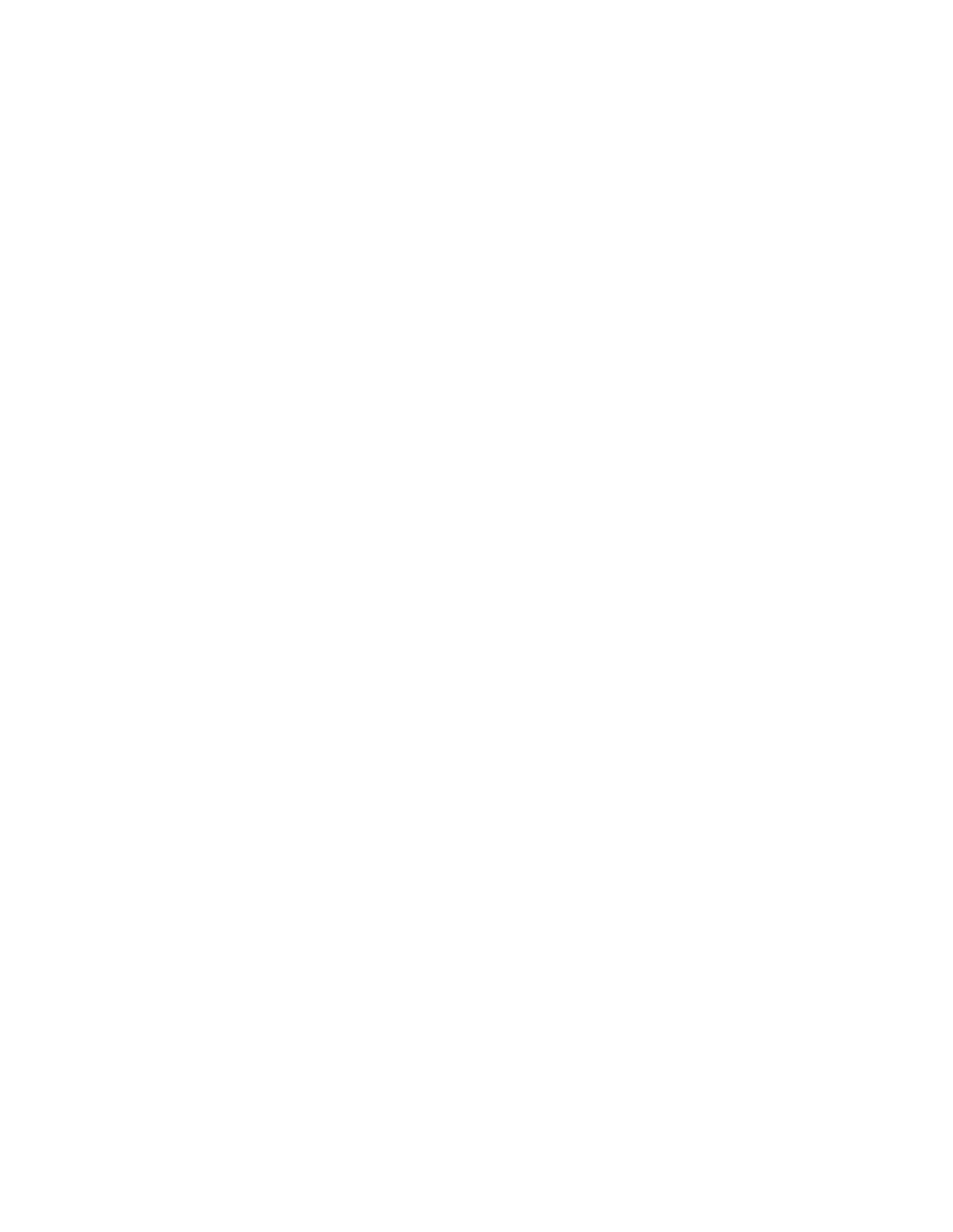## **In the case of Pavlović and Pantović v. Serbia,**

The European Court of Human Rights (Third Section), sitting as a Committee composed of:

 Luis López Guerra, *President,*  Dmitry Dedov,

Branko Lubarda, *judges,*

and Fatoş Aracı, *Deputy Section Registrar,*

Having deliberated in private on 14 March 2017,

Delivers the following judgment, which was adopted on that date:

# PROCEDURE

1. The case originated in two applications (nos. 19978/14 and 19781/14) against Serbia lodged with the Court under Article 34 of the Convention for the Protection of Human Rights and Fundamental Freedoms ("the Convention") by two Serbian nationals, Ms Bojana Pavlović ("the first applicant") and Mr Miroslav Pantović ("the second applicant"), on 3 March 2014.

2. The applicants were represented by Ms D. Janković, a lawyer practising in Čačak. The Serbian Government ("the Government") were initially represented by their former Agent, Ms V. Rodić, who was recently substituted by their current Agent, Ms N. Plavšić.

3. On 1 September 2015 the applications were communicated to the Government.

4. The Government objected to the examination of the application by a Committee. After having considered the Government's objection, the Court rejects it.

## THE FACTS

# I. THE CIRCUMSTANCES OF THE CASE

## **A. The civil and enforcement proceedings**

5. The applicants were born in 1953 and 1951 respectively and live in Čačak.

6. On 21 March 2008 the Čačak Municipal Court ordered a sociallyowned company, *Fabrika Reznog Alata Čačak AD* and its subsidiaries (hereinafter "the debtor") to pay the applicants specified amounts on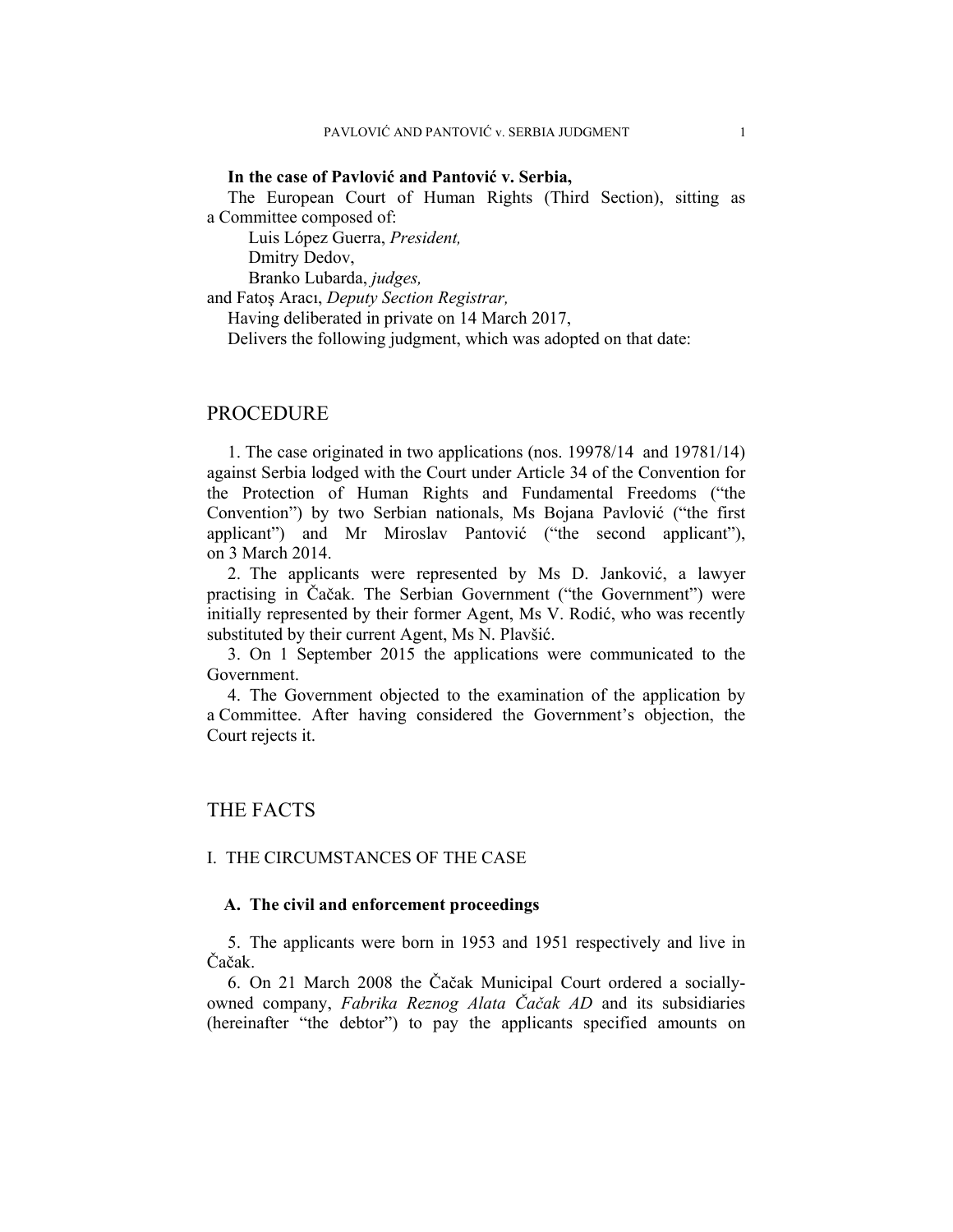account of salary arrears plus the costs of the civil proceedings. This judgment became final on 2 July 2008.

7. On 4 August 2008, upon the applicants' request to that effect, the Čačak Municipal Court ordered the enforcement of the said judgment and further ordered the debtor to pay the enforcement costs.

8. On 30 March 2010 the Privatisation Agency ordered the restructuring of the debtor. Subsequently, the enforcement proceedings against the debtor were stayed.

9. On 8 April 2013, upon the applicants' request to that effect, the Čačak Municipal Court resumed the enforcement proceedings.

## **B. The proceedings before the Constitutional Court**

10. On 29 July 2010 the applicants lodged an appeal with the Constitutional Court. In terms of redress, relying on the Constitutional Court Act 2007, the applicants sought, *inter alia*, compensation for the damage suffered due to the impugned non-enforcement.

11. On 19 and 20 March 2013 the applicants noted the adoption of the amendments to the Constitutional Court Act, and specified their compensation claims accordingly. Specifically, on account of the pecuniary damage, the applicants requested the respective amounts awarded to them by the final judgment in question, whilst as regards the non-pecuniary damage sustained they claimed 2,000 euros (EUR) each.

12. On 18 September 2013 the Constitutional Court found a violation of the applicants' right to a hearing within a reasonable time and of their right to the peaceful enjoyment of their possessions. It further awarded the applicants EUR 1,000 and EUR 1,100 respectively as just satisfaction for non-pecuniary damage. However, it rejected their compensation claim regarding the pecuniary damage sought by the applicants. The Constitutional Court, lastly, ordered the speeding up of the impugned enforcement proceedings.

13. In its reasoning, the Constitutional Court stated that the applicants' pecuniary damage claim had been lodged out of time. In so doing, it merely referred to Article 85 § 3 of the Constitutional Court Act, as amended in 2011, requiring that such claims be brought simultaneously with the lodging of a constitutional appeal.

## **C. Additional information submitted by the parties**

14. On 10 June 2016 the Government submitted that the National Bank of Serbia informed the Čačak First Instance Court, by its letter of 19 April 2016, that the final court judgment of 21 March 2008 had been partially enforced on 14 August 2008 and that the applicants had received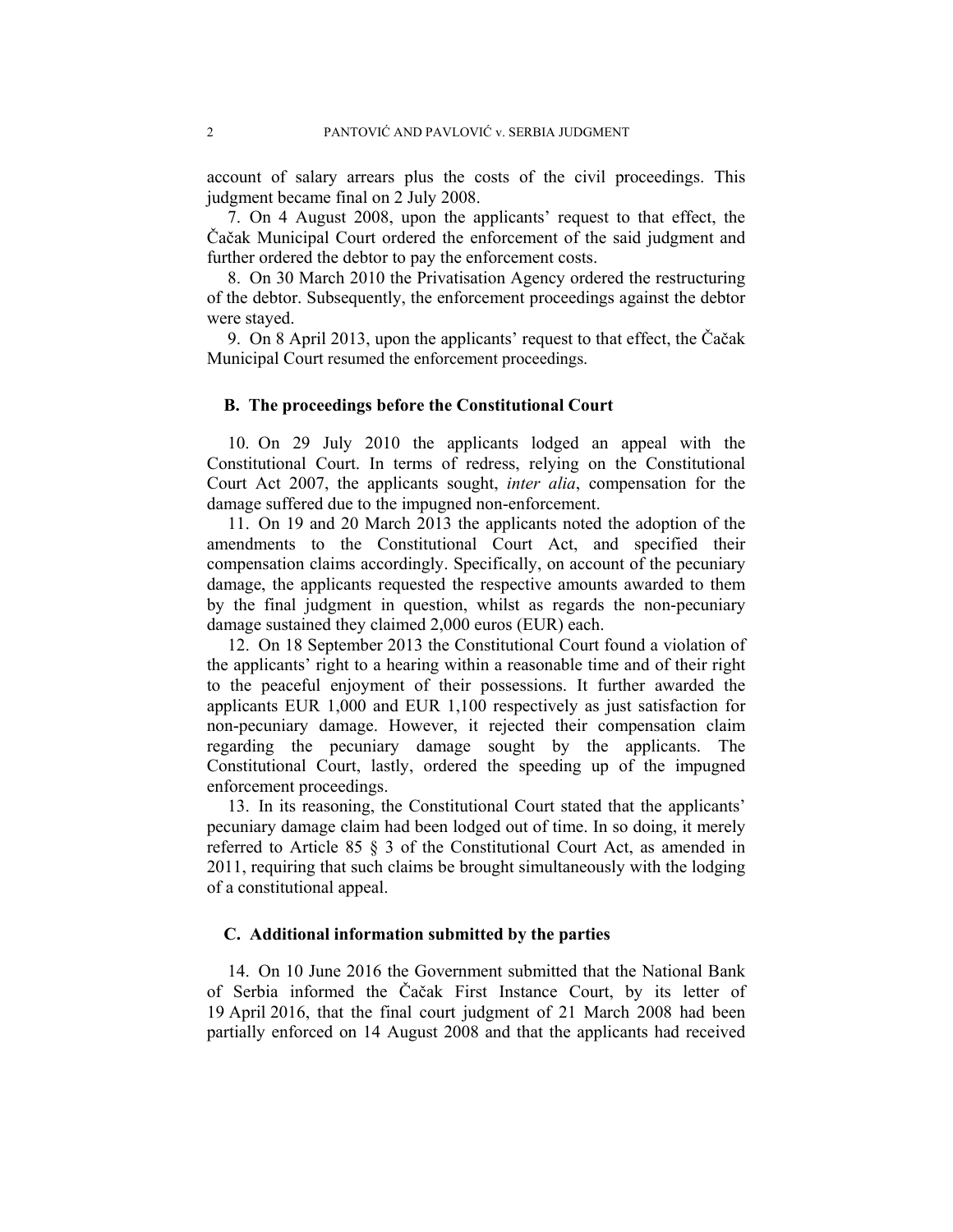the sum of 143.707,89 Serbian dinars (RSD). The remainder of the judgment remained unenforced.

15. On 9 September 2016 the applicants' representative submitted that the first applicant and she were not aware of the partial enforcement of the above judgment. Moreover, she stated that they had never received a letter from the National Bank of Serbia related to enforcement issue. Lastly, the applicants' representative submitted that the National Bank of Serbia had informed her in its letter of 16 August 2016 that the amount of RSD 143.707,89 was paid only to the second applicant.

# II. RELEVANT DOMESTIC LAW

16. The relevant domestic law concerning the status of socially-owned companies, as well as the enforcement proceedings, is outlined in the cases of *R. Kačapor and Others v. Serbia*, nos. 2269/06 *et al*., §§ 57-64 and 71 - 76, 15 January 2008 and *Jovičić and Others v. Serbia* (dec.), no. 37270/11, §§ 88-93, 15 October 2013. Furthermore, the case-law of the Constitutional Court in respect of socially-owned companies, together with the relevant provisions concerning constitutional redress is outlined in the admissibility decision in *Marinković v. Serbia* (dec.), no. 5353/11, §§ 26-29 and 31-44, 29 January 2013, the judgment in *Marinković v. Serbia*, no. 5353/11, §§ 29 - 31, 22 October 2013, and the decision in *Ferizović v. Serbia* (dec.), no. 65713/13, §§ 12-17, 26 November 2013. Lastly, relevant domestic law concerning the proceedings before the Constitutional Court is outlined in *Pop-Ilić and Others v. Serbia*, nos. 63398/13 and seq. §§ 23-30, 14 October 2014.

# THE LAW

### I. JOINDER OF THE APPLICATIONS

17. The Court considers that, in accordance with Rule 42 § 1 of the Rules of Court, the applications should be joined, given their similar factual and legal background.

# II. ALLEGED VIOLATIONS OF ARTICLES 6 § 1 AND 13 OF THE CONVENTION AND OF ARTICLE 1 OF PROTOCOL No. 1

18. The applicants complained of the respondent State's failure to enforce the final court judgment rendered in their favour and the lack of an effective remedy in that connection. They relied on Articles 6 § 1 and 13 of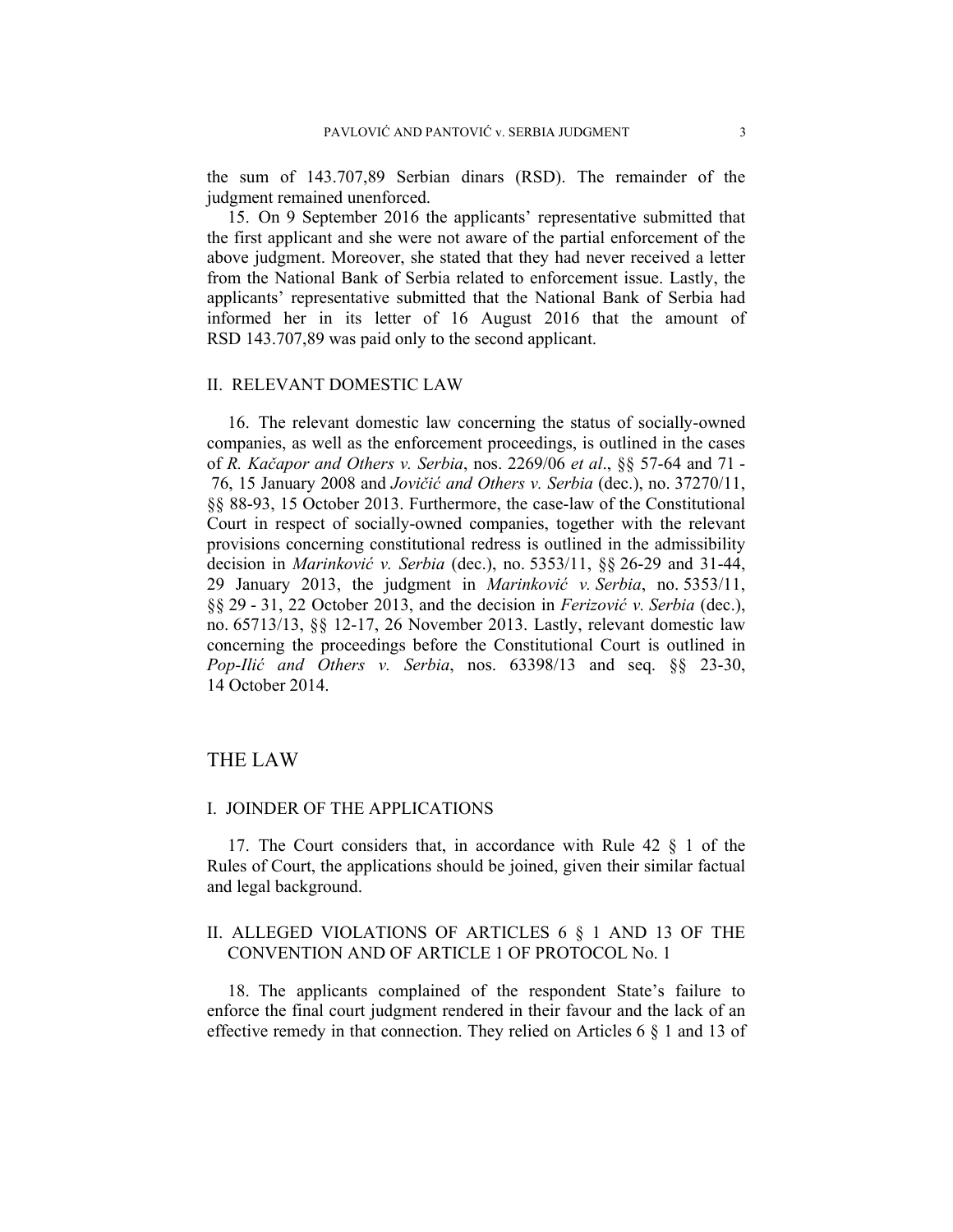the Convention and Article 1 of Protocol No. 1, which, in so far as relevant, read as follows:

#### **Article 6 § 1**

"In the determination of his civil rights and obligations ..., everyone is entitled to a fair and public hearing within a reasonable time by an independent and impartial tribunal established by law."

#### **Article 1 of Protocol No. 1**

"Every natural or legal person is entitled to the peaceful enjoyment of his possessions. No one shall be deprived of his possessions except in the public interest and subject to the conditions provided for by law and by the general principles of international law.

The preceding provisions shall not, however, in any way impair the right of a State to enforce such laws as it deems necessary to control the use of property in accordance with the general interest or to secure the payment of taxes or other contributions or penalties."

#### **Article 13**

"Everyone whose rights and freedoms as set forth in [the] Convention are violated shall have an effective remedy before a national authority notwithstanding that the violation has been committed by persons acting in an official capacity."

## **A. Admissibility**

#### *1. Abuse of the right to petition*

19. The Government argued that the applicants' failure to disclose the information about the partial enforcement of the judgment in question constituted an abuse of the right of individual application.

20. The applicants maintained that the Government should pay the entire sum awarded to them by the Čačak Municipal Court's judgment of 21 March 2008.

21. The Court reiterates that an application may be rejected as an abuse of the right of individual application within the meaning of Article  $35 \S 3$  (a) of the Convention if, among other reasons, it was knowingly based on false information (see *Kerechashvili v. Georgia* (dec.), no. 5667/02, 2 May 2006; *Bagheri and Maliki v. the Netherlands* (dec.), no. 30164/06, 15 May 2007; *Poznanski and Others v. Germany* (dec.), no 25101/05, 3 July 2007; and *Simitzi-Papachristou and Others v. Greece* (dec.), no.  $50634/11$ , § 36, 5 November 2013) or if significant information and documents were deliberately omitted, either where they were known from the outset (see *Kerechashvili*, cited above) or where new significant developments occurred during the procedure (see *Predescu v. Romania*, no. 21447/03, §§ 25-27, 2 December 2008; and *Tatalović and Dekić v. Serbia* (dec.), no. 15433/07, 29 May 2012). Incomplete and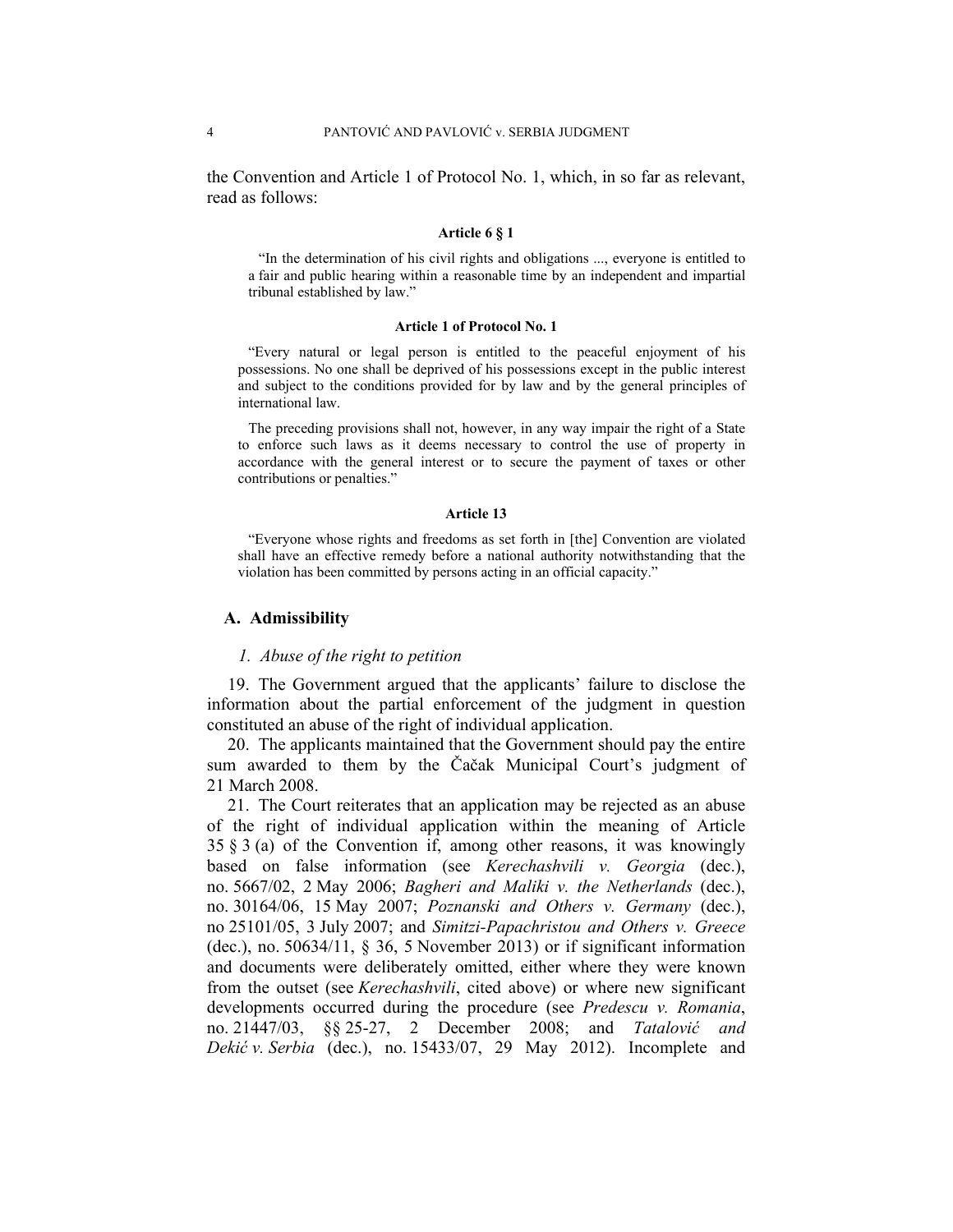therefore misleading information may amount to an abuse of the right of individual application, especially if the information in question concerns the very core of the case and no sufficient explanation is given for the failure to disclose that information (see *Hüttner v. Germany* (dec.), no. 23130/04, 9 June 2006; *Poznanski and Others*, cited above; *Predescu*, cited above, §§ 25-26; and *Komatinović v. Serbia* (dec.), no. 75381/10, 29 January 2013).

22. Turning to the present case, the Court firstly notes that the non-enforcement of the judgment of 21 March 2008 is the applicants' sole complaint in the present case. It is self-evident that any information about the enforcement of this judgment concerns the very core of the case at hand.

23. From the material in its possession (see paragraphs 14, 15 and 21 above) the Court further observes that the second applicant did not only fail to disclose the information about the partial enforcement of the above judgment, but he had also failed to offer any explanation for such an omission. In addition he had continued to claim compensation equivalent to the full amount awarded by the relevant judgment. On the other hand, the Court notes that the first applicant was not aware of the partial enforcement of the said judgment and did not receive any payment in that respect.

24. In view of the above and having regard the importance of the second applicant's failure to disclose this information for the proper determination of the present case, the Court observes that such conduct was contrary to the purpose of the right of individual petition, as provided for in Article 34 of the Convention (see *Gross v. Switzerland* [GC], no. 67810/10, § 28, ECHR 2014). The Court, however, finds no grounds to conclude that the first applicant had also abused his right of the individual petition.

25. It follows that the second applicant's complaints must be rejected as an abuse of the right to application pursuant to Article 35 §§ 3 and 4 of the Convention.

#### *2. Victim status*

26. The Government argued that the first applicant's complaints should be declared inadmissible, since the Constitutional Court had awarded her a certain amount of money as compensation for the non-pecuniary damage suffered. They also implicitly indorsed the Constitutional Court's arguments in respect of the rejection of the first applicant's claim for pecuniary damages. The first applicant had thus, according to the Government, been provided with adequate redress and had lost her victim status within the meaning of Article 34 of the Convention.

27. The first applicant reaffirmed her complaints.

28. The Court notes that the Constitutional Court had indeed held that the first applicant had suffered a breach of her constitutional rights and had awarded her a certain sum as compensation for non-pecuniary damage.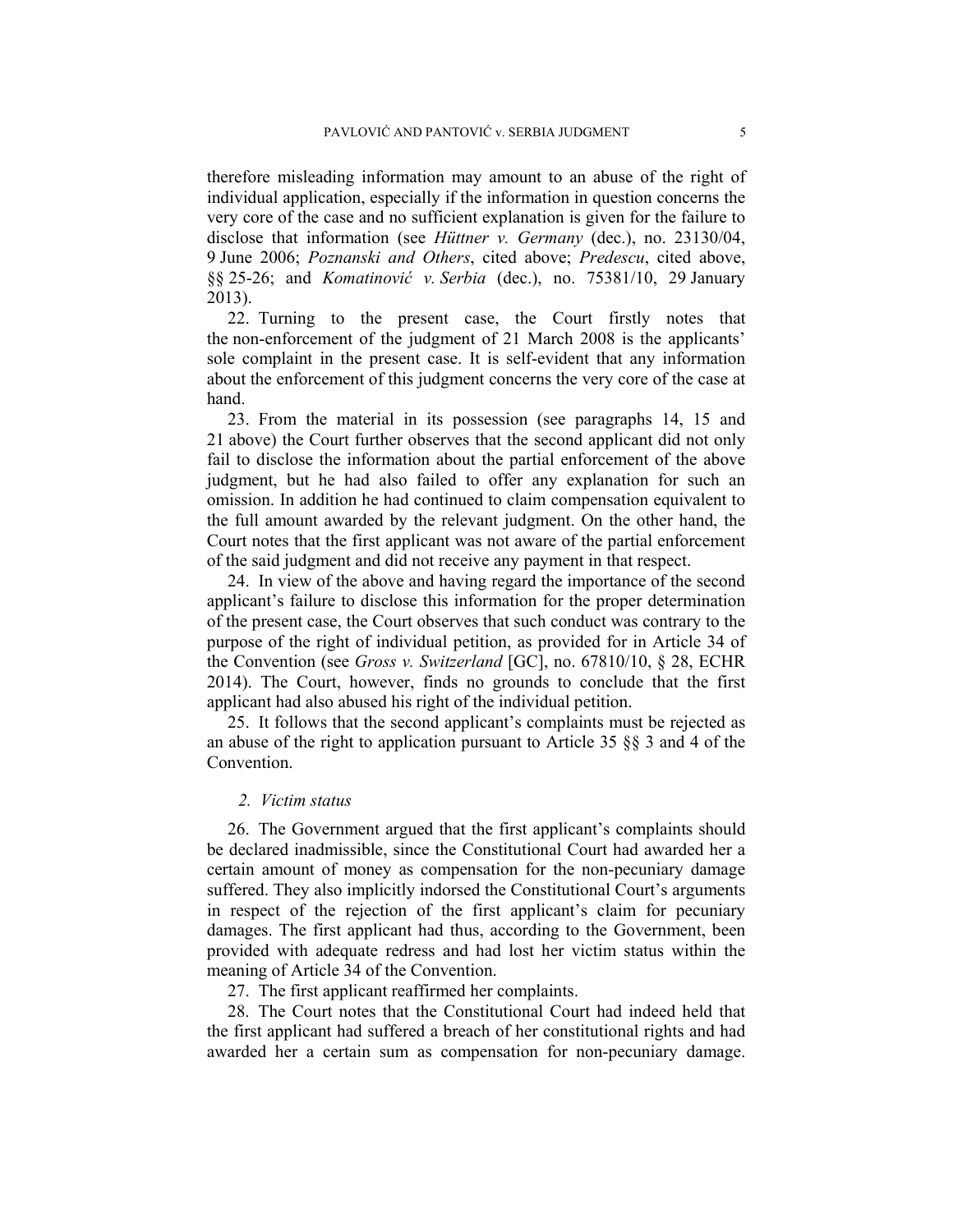However, unlike in other such cases (see, for example, *Ferizović v. Serbia,*  cited above, § 16), the Constitutional Court had failed to order the State to pay from its own funds the sums awarded in the domestic judgment in question. Namely, even though the first applicant, when lodging the constitutional appeal, had sought compensation in accordance with the applicable law, at that time, and had later on itemized those claims pursuant to the amendments to the Constitutional Court Act of 2011, the Constitutional Court ultimately rejected her claims in respect of the pecuniary damage as belated. The Court observes that it has already dismissed preliminary objections in cases raising issues similar to those raised in the present case (see *Pop-Ilić and Others v. Serbia* cited above § 16). Further, having regard to its case-law, the Court reiterates that the sums which the Constitutional Court had awarded the first applicant for non-pecuniary damage cannot be considered as sufficient redress (see *Stošić v. Serbia*, no. 64931/10, §§ 66-68, 1 October 2013).

29. In the view of the above, the first applicant must still be considered to be a victim within the meaning of Article 34 of the Convention.

30. Since the first applicant's complaints are neither manifestly illfounded within the meaning of Article 35 § 3 (a) of the Convention nor inadmissible on any other grounds, they must be declared admissible.

# **B. Merits**

31. The Court notes in respect of the first applicant that the domestic judgment at issue has remained unenforced to date.

32. The Court observes that it has frequently found violations of Article 6 of the Convention and/or Article 1 of Protocol No. 1 to the Convention in cases raising issues similar to those raised in the present case (see *R. Kačapor and Others*, cited above, §§ 115-116 and § 120, *Crnišanin and Others v. Serbia*, nos. 35835/05 et seq., §§ 123-124 and §§ 133-134, 13 January 2009).

33. Having examined all the material submitted to it, the Court considers that the Government have not put forward any fact or convincing argument capable of persuading it to reach a different conclusion in the present case. There have, accordingly, been violations of Article 6  $\S$  1 of the Convention and of Article 1 of Protocol No. 1.

34. Having reached this conclusion, the Court does not find it necessary to examine essentially the same complaint under Article 13 of the Convention (see *mutatis mutandis*, *Kin-Stib and Majkić v. Serbia*, no. 12312/05, § 90, 20 April 2010).

## III. APPLICATION OF ARTICLE 41 OF THE CONVENTION

35. Article 41 of the Convention provides: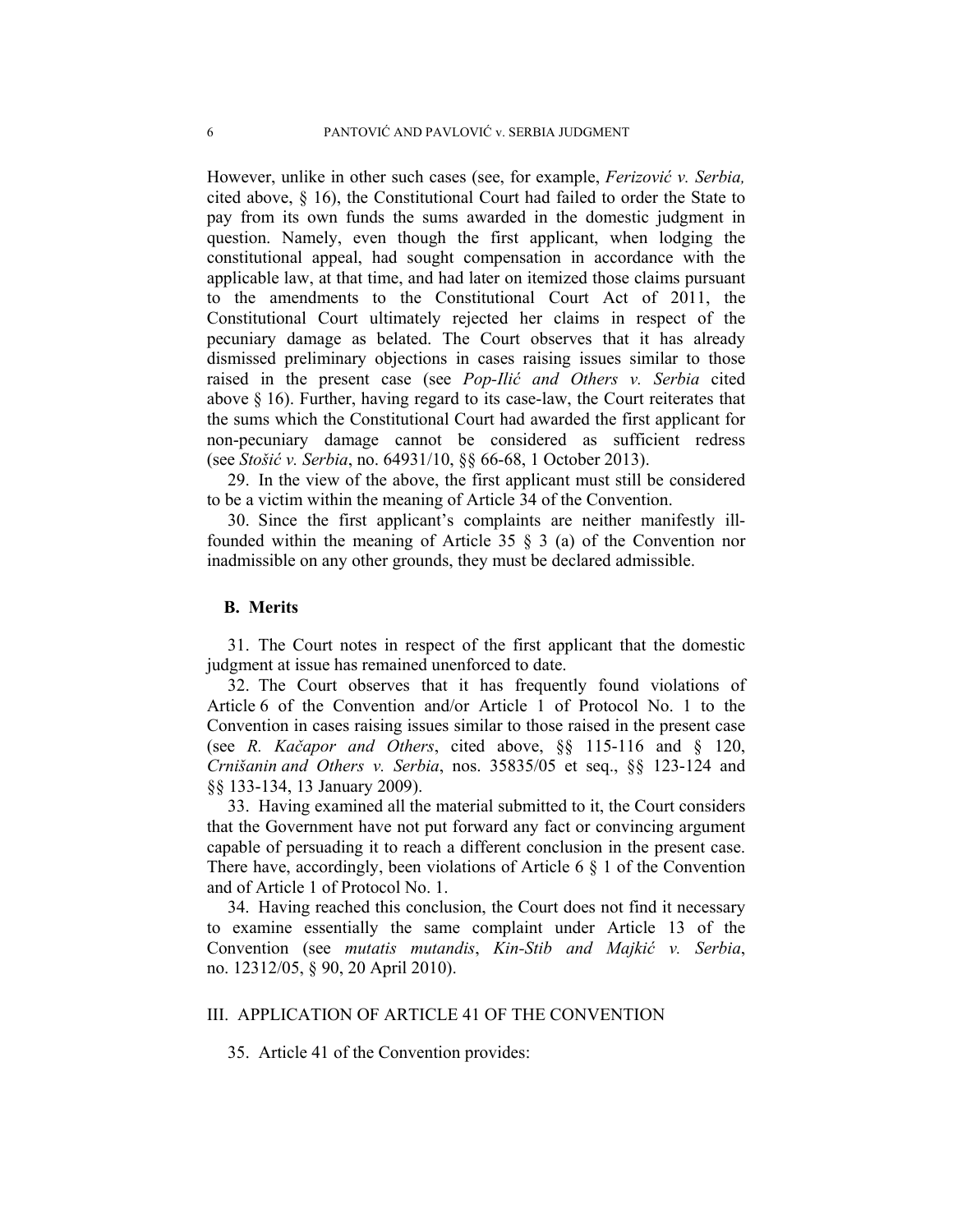"If the Court finds that there has been a violation of the Convention or the Protocols thereto, and if the internal law of the High Contracting Party concerned allows only partial reparation to be made, the Court shall, if necessary, afford just satisfaction to the injured party."

#### **A. Damage, costs and expenses**

36. The first applicant requested that the Respondent State be ordered to pay, from its own funds: (i) the sums awarded by the final judgment rendered in her favour on 21 March 2008, as well as the established costs of the enforcement proceedings; (ii) EUR 2,000 in respect of non-pecuniary damage; and (iii) EUR 2,000 for the costs and expenses incurred before the Court. The first applicant requested the said costs and expenses together with the second applicant.

37. The Government made no comments in this respect.

38. Having regard to the violations found in the present case and its own case-law (see *R. Kačapor and Others,* cited above, §§ 123-126, and *Crnišanin and Others*, cited above, § 139), the Court considers that the first applicant's claims for pecuniary damage concerning the payment of the outstanding judgment debt must be accepted. The Government shall therefore pay the first applicant the sums awarded in the final domestic judgment adopted on 21 March 2008, less any amounts which may have already been paid in respect of the said judgment.

39. The Court further considers that the first applicant sustained some non-pecuniary loss arising from the breaches of the Convention found in this case. Having regard to its case-law (*Stošić v. Serbia*, no. 64931/10, §§ 66-68, 1 October 2013), the Court awards EUR 2,000 to the first applicant. This sum is to cover non-pecuniary damage, costs and expenses.

# **B. Default interest**

40. The Court considers it appropriate that the default interest rate should be based on the marginal lending rate of the European Central Bank, to which should be added three percentage points.

# FOR THESE REASONS, THE COURT, UNANIMOUSLY,

- 1. *Decides* to join the applications;
- 2. *Declares* the application no. 19978/14 admissible and the application no. 19781/14 inadmissible;